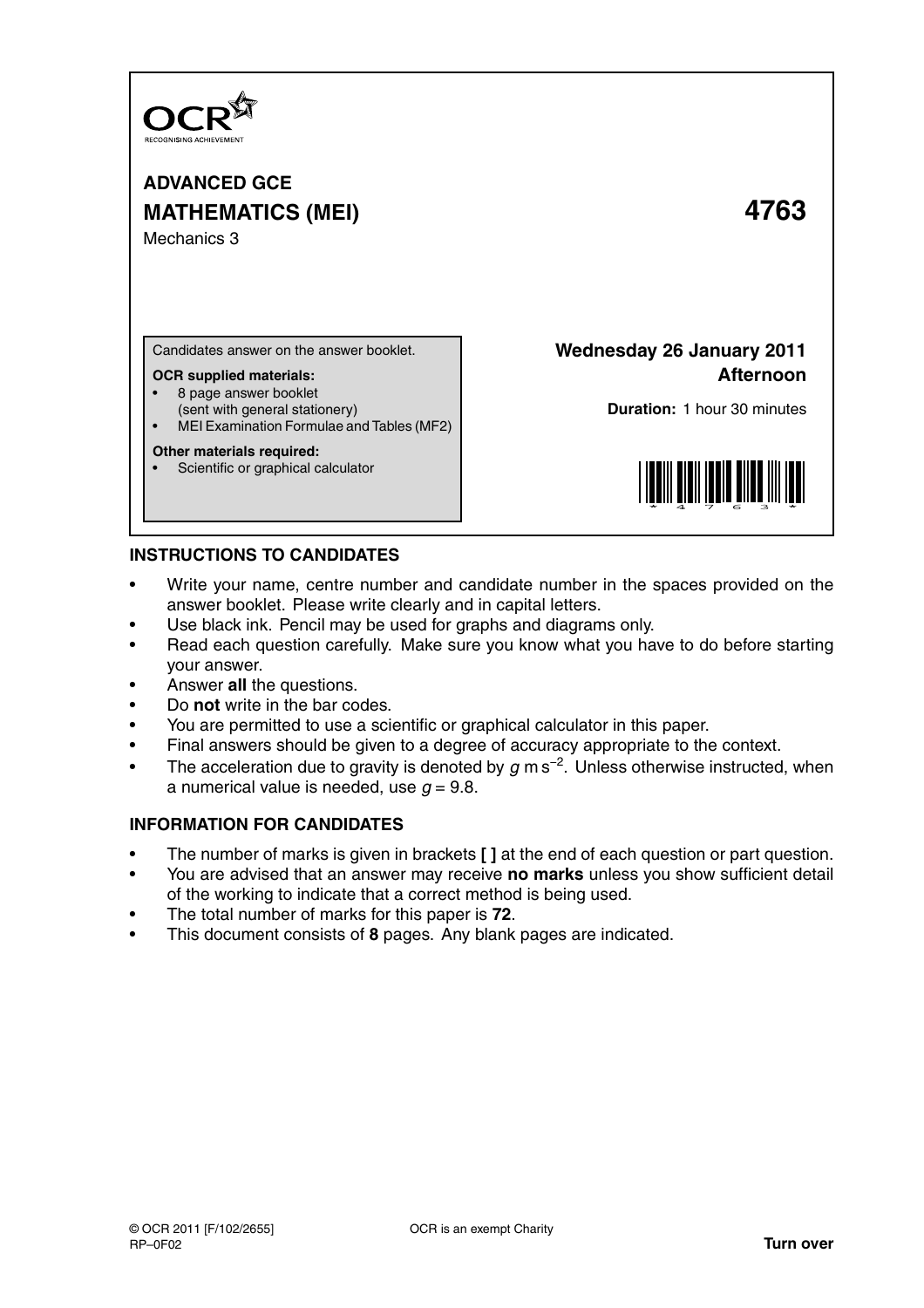## **1 (i)** Write down the dimensions of force, density and angular speed. **[3]**

The breaking stress, *S*, of a material is defined by

$$
S = \frac{F}{A}
$$

where *F* is the force required to break a specimen with cross-sectional area *A*.

(ii) Show that the dimensions of breaking stress are  $ML^{-1}T^{-2}$ . **[2]**

In SI units (based on kilograms, metres and seconds), the unit of breaking stress is the pascal (Pa). The breaking stress of steel is  $1.2 \times 10^9$  Pa.

**(iii)** Find the breaking stress of steel when expressed in a new system of units based on pounds, inches and milliseconds, where 1 pound =  $0.454$  kg, 1 inch =  $0.0254$  m and 1 millisecond =  $0.001$  s. **[3]**

A material has breaking stress *S* and density <sup>ρ</sup>. When a disc of radius *r*, made from this material, is rotated very quickly, there is a critical angular speed at which the disc will break apart. This critical angular speed,  $\omega$ , is given by

$$
\omega = kS^{\alpha}\rho^{\beta}r^{\gamma}
$$

where *k* is a dimensionless constant.

(iv) Use dimensional analysis to find  $\alpha$ ,  $\beta$  and  $\gamma$ . **[4]** 

Steel has breaking stress  $1.2 \times 10^9$  Pa and density 7800 kg m<sup>-3</sup>. For a steel disc of radius 0.5 m the critical angular speed is 3140 rad s<sup>-1</sup>. Aluminium has density 2700 kg m<sup>-3</sup> and for an aluminium disc of radius 0.2 m the critical angular speed is  $8120 \text{ rad s}^{-1}$ .

**(v)** Find the breaking stress of aluminium. **[4]**

Using a different system of units, a disc of radius 15 is made from material with breaking stress 630 and density 70.

**(vi)** Find, in these units, the critical angular speed for this disc. **[2]**

© OCR 2011 4763 Jan11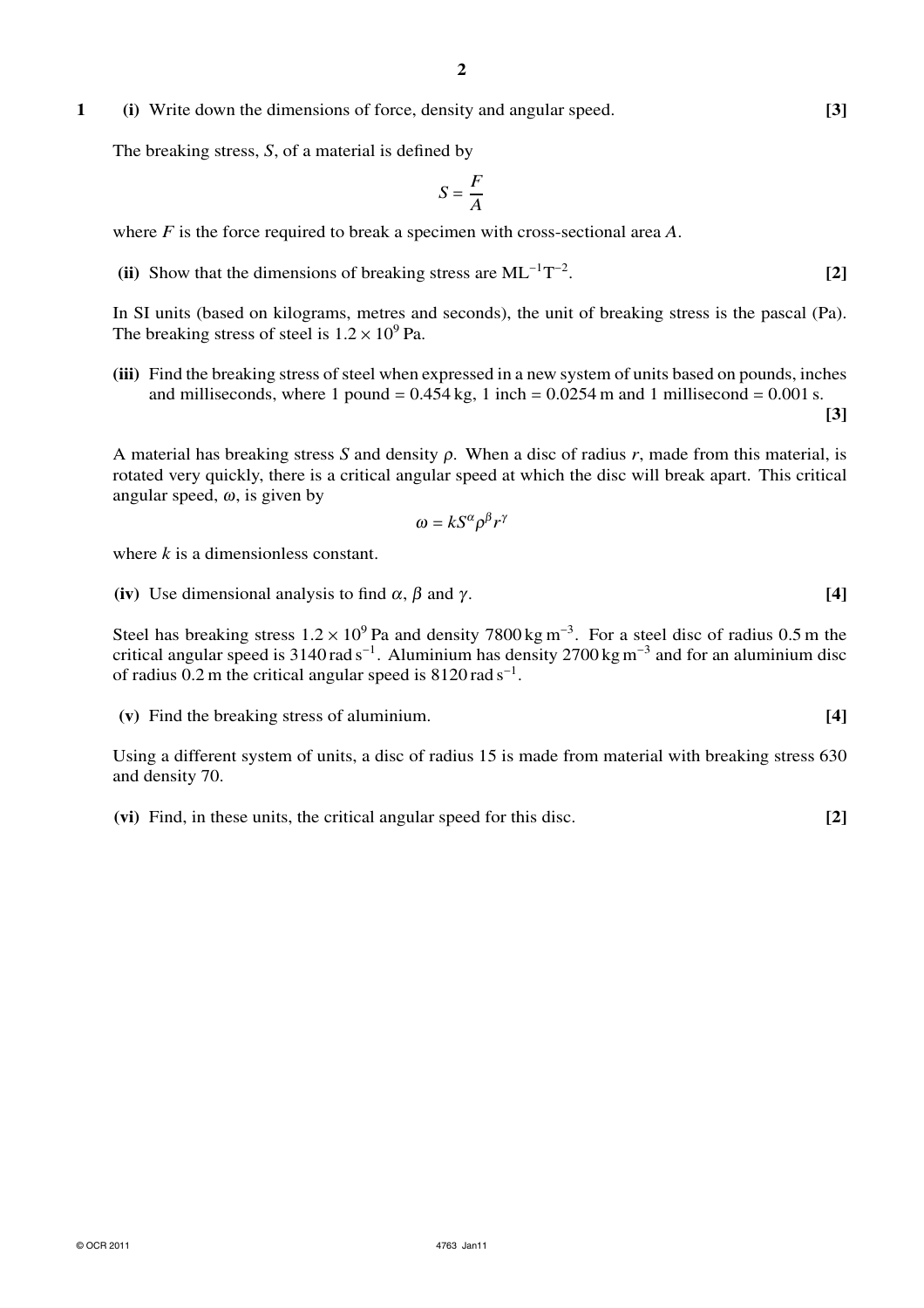**2 (a)** A particle P, of mass 48 kg, is moving in a horizontal circle of radius 8.4 m at a constant speed of *V* m s<sup>−1</sup>, in contact with a smooth horizontal surface. A light inextensible rope of length 30 m connects P to a fixed point A which is vertically above the centre C of the circle, as shown in Fig. 2.1.



**Fig. 2.1**

- (i) Given that  $V = 3.5$ , find the tension in the rope and the normal reaction of the surface on P. **[5]**
- **(ii)** Calculate the value of *V* for which the normal reaction is zero. **[4]**
- **(b)** The particle P, of mass 48 kg, is now placed on the highest point of a fixed solid sphere with centre O and radius 2.5 m. The surface of the sphere is smooth. The particle P is given an initial horizontal velocity of *u*m s<sup>-1</sup>, and it then moves in part of a vertical circle with centre O and radius 2.5 m. When OP makes an angle  $\theta$  with the upward vertical and P is still in contact with the surface of the sphere, P has speed *v*m s<sup>−</sup><sup>1</sup> and the normal reaction of the sphere on P is *R* N, as shown in Fig. 2.2.



**Fig. 2.2**

- **(i)** Show that  $v^2 = u^2 + 49 49 \cos \theta$ . **[3]**
- **(ii)** Find an expression for *R* in terms of *u* and *v*. **[4]**
- **(iii)** Given that P loses contact with the surface of the sphere at the instant when its speed is  $4.15 \text{ m s}^{-1}$ , find the value of *u*. **[2]**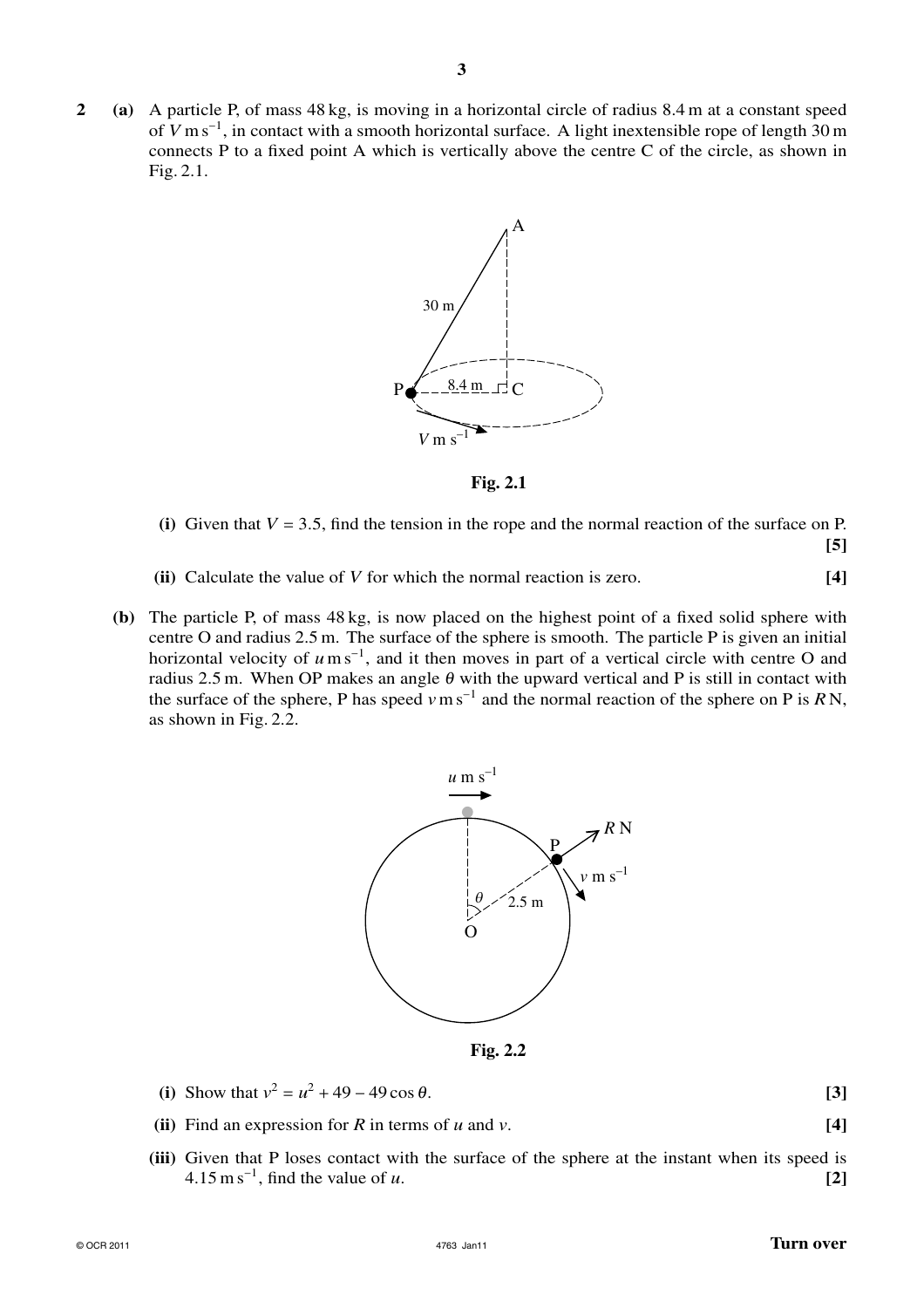**3** A block of mass 200 kg is connected to a horizontal ceiling by four identical light elastic ropes, each having natural length 7 m and stiffness  $180 \text{ N m}^{-1}$ . It is also connected to the floor by a single light elastic rope having stiffness  $80 \text{ N m}^{-1}$ . Throughout this question you may assume that all five ropes are stretched and vertical, and you may neglect air resistance.



**Fig. 3**

Fig. 3 shows the block resting in equilibrium, with each of the top ropes having length 10 m and the bottom rope having length 8 m.

- **(i)** Find the tension in one of the top ropes. **[2]**
- **(ii)** Find the natural length of the bottom rope. **[4]**

The block now moves vertically up and down. At time *t* seconds, the block is *x* metres below its equilibrium position.

(iii) Show that 
$$
\frac{d^2x}{dt^2} = -4x
$$
. [4]

The motion is started by pulling the block down 2.2 m below its equilibrium position and releasing it from rest. The block then executes simple harmonic motion with amplitude 2.2 m.

| (iv) Find the maximum magnitude of the acceleration of the block.                    |  |
|--------------------------------------------------------------------------------------|--|
| (v) Find the speed of the block when it has travelled 3.8 m from its starting point. |  |

**(vi)** Find the distance travelled by the block in the first 5 s. **[4]**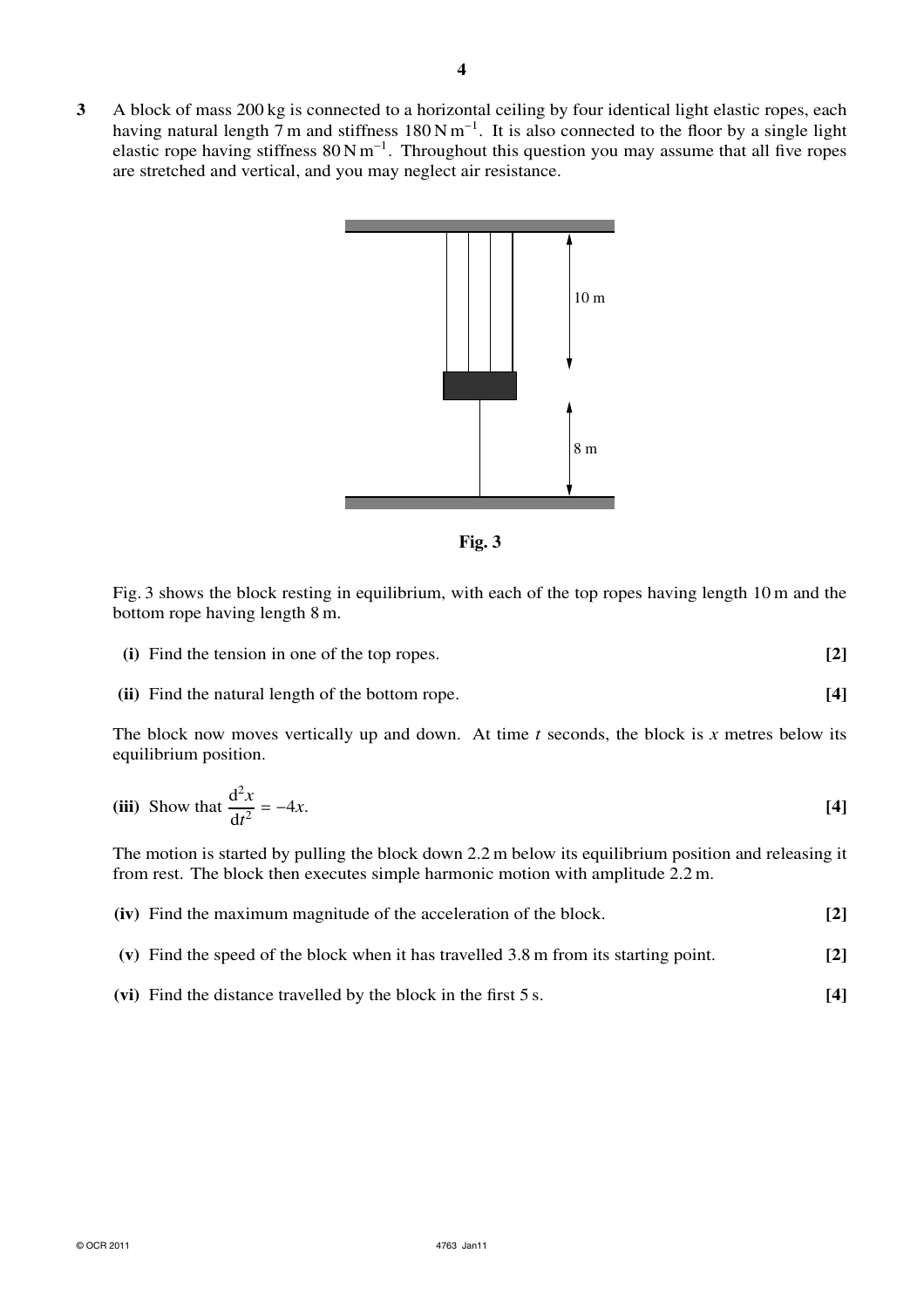**4 (a)**



**Fig. 4.1**

The region *R*, shown in Fig. 4.1, is bounded by the curve  $x^2 - y^2 = k^2$  for  $k \le x \le 4k$  and the line  $x = 4k$ , where *k* is a positive constant. Find the *x*-coordinate of the centre of mass of the uniform solid of revolution formed when *R* is rotated about the *x*-axis. **[7]**

**(b)** A uniform lamina occupies the region bounded by the curve  $y = \frac{x^3}{2}$  $\frac{x}{a^2}$  for  $0 \le x \le 2a$ , the *x*-axis and the line  $x = 2a$ , where *a* is a positive constant. The vertices of the lamina are O (0, 0), A (2*a*, 8*a*) and B(2*a*, 0), as shown in Fig. 4.2.



**Fig. 4.2**

- **(i)** Find the coordinates of the centre of mass of the lamina. **[8]**
- **(ii)** The lamina is freely suspended from the point A and hangs in equilibrium. Find the angle that AB makes with the vertical. **[3]**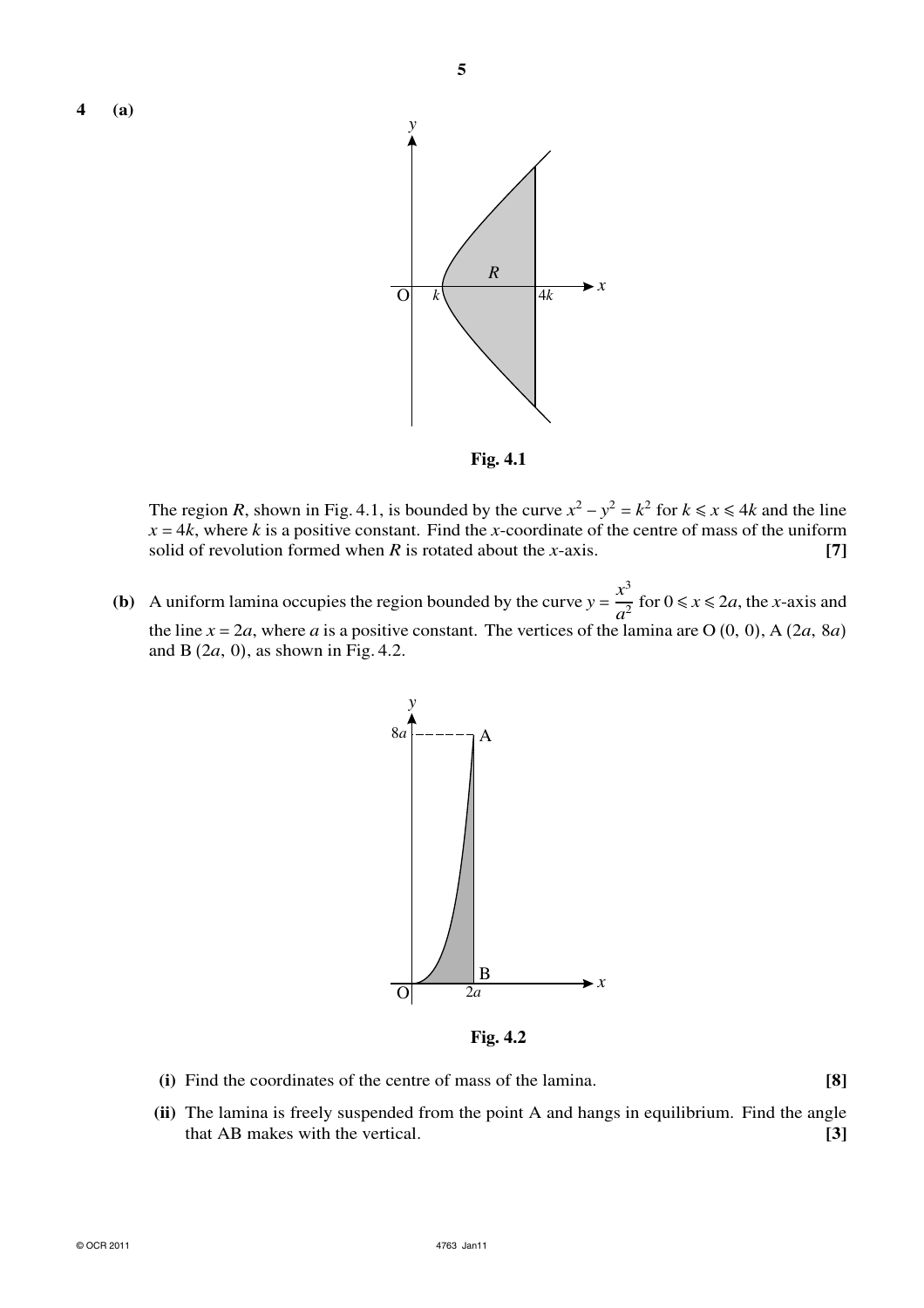# **BLANK PAGE**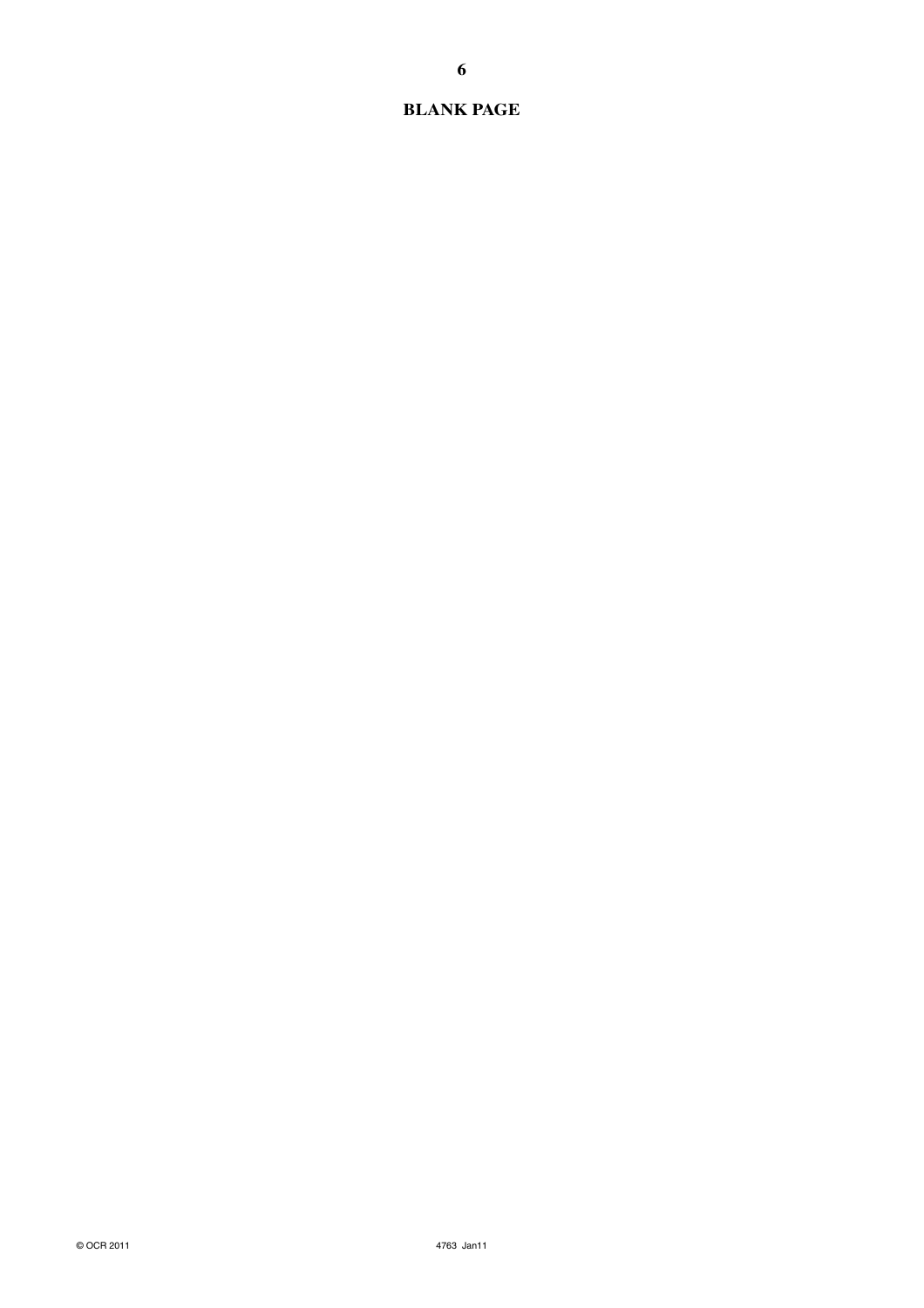# **BLANK PAGE**